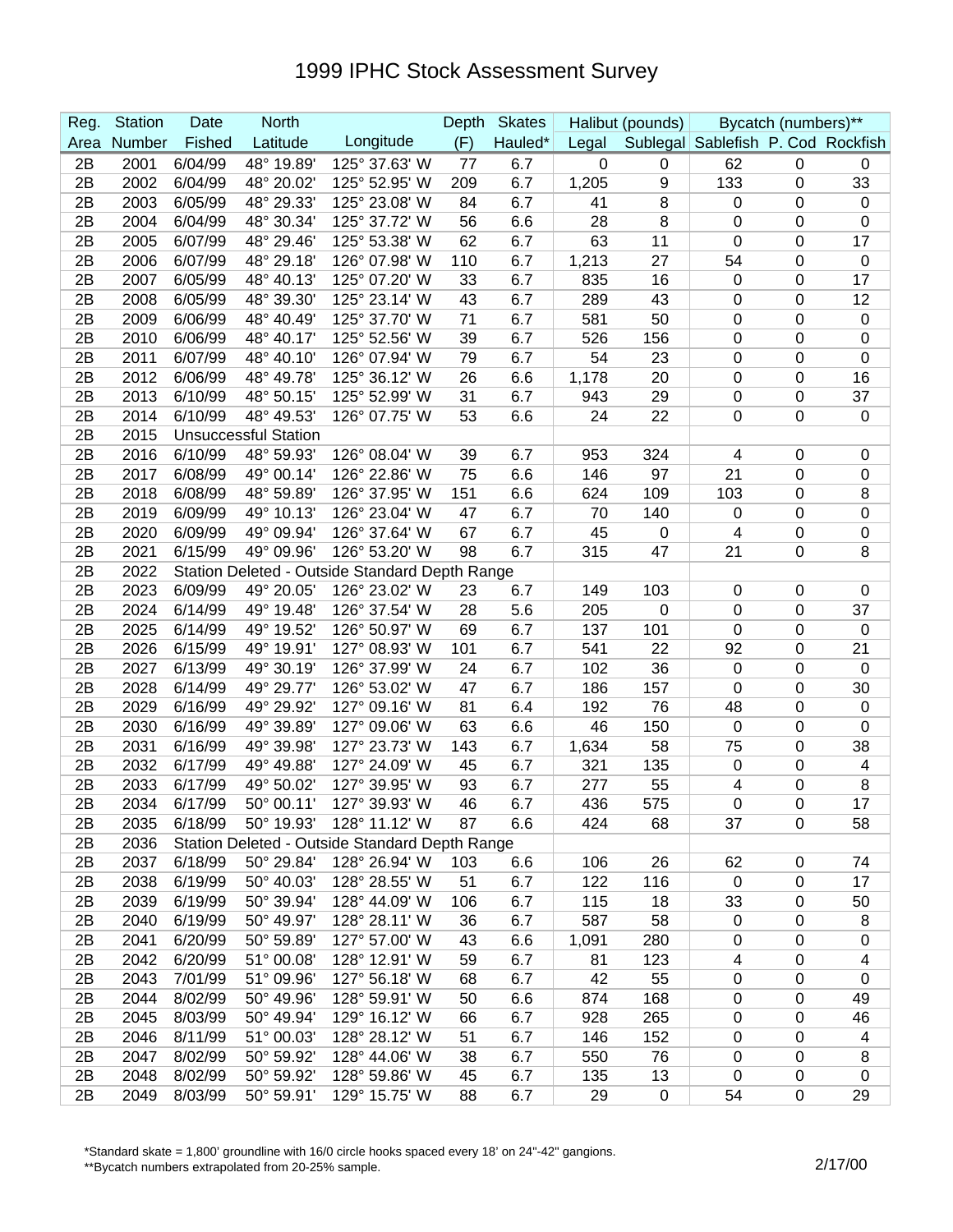| Reg. | <b>Station</b> | Date    | <b>North</b> |               | Depth | <b>Skates</b> |             | Halibut (pounds) |                                    | Bycatch (numbers)** |                  |
|------|----------------|---------|--------------|---------------|-------|---------------|-------------|------------------|------------------------------------|---------------------|------------------|
| Area | Number         | Fished  | Latitude     | Longitude     | (F)   | Hauled*       | Legal       |                  | Sublegal Sablefish P. Cod Rockfish |                     |                  |
| 2B   | 2050           | 8/03/99 | 50° 59.97'   | 129° 31.96' W | 132   | 6.7           | 1,076       | 71               | 67                                 | $\mathbf 0$         | 139              |
| 2B   | 2051           | 6/20/99 | 51° 10.08'   | 128° 11.80' W | 56    | 6.7           | 339         | 111              | 0                                  | 0                   | $\mathbf 0$      |
| 2B   | 2052           | 8/11/99 | 51° 10.03'   | 128° 28.05' W | 106   | 6.7           | 75          | 9                | 4                                  | 0                   | 37               |
| 2B   | 2053           | 8/10/99 | 51° 10.03'   | 128° 44.46' W | 54    | 6.7           | 101         | 354              | 0                                  | 0                   | $\mathbf 0$      |
| 2B   | 2054           | 8/08/99 | 51° 10.00'   | 129° 00.03' W | 73    | 6.7           | 273         | 257              | 4                                  | 0                   | $\boldsymbol{0}$ |
| 2B   | 2055           | 8/08/99 | 51° 09.95'   | 129° 15.95' W | 138   | 6.7           | 411         | 0                | 75                                 | 0                   | 21               |
| 2B   | 2056           | 8/07/99 | 51° 09.95'   | 129° 32.11' W | 156   | 6.6           | 335         | 25               | 91                                 | 0                   | $\pmb{0}$        |
| 2B   | 2057           | 7/01/99 | 51° 19.99'   | 127° 54.86' W | 69    | 6.7           | 835         | 128              | $\mathbf 0$                        | 0                   | 8                |
| 2B   | 2058           | 7/01/99 | 51° 20.17'   | 128° 11.62' W | 49    | 6.7           | 183         | 475              | 0                                  | 0                   | $\mathbf 0$      |
| 2B   | 2059           | 6/30/99 | 51° 19.89'   | 128° 26.65' W | 80    | 6.7           | 120         | 65               | 12                                 | 0                   | $\boldsymbol{0}$ |
| 2B   | 2060           | 8/10/99 | 51° 19.98'   | 128° 43.22' W | 112   | 6.7           | 129         | 0                | 37                                 | 0                   | 8                |
| 2B   | 2061           | 8/08/99 | 51° 19.77'   | 128° 58.62' W | 134   | 6.7           | 544         | 63               | 148                                | 0                   | 46               |
| 2B   | 2062           | 8/07/99 | 51° 19.91'   | 129° 14.88' W | 130   | 6.7           | 336         | 237              | 79                                 | 0                   | 12               |
| 2B   | 2063           | 8/07/99 | 51° 19.98'   | 129° 31.02' W | 112   | 6.7           | 102         | 22               | 67                                 | 0                   | 8                |
| 2B   | 2064           | 8/06/99 | 51° 20.02'   | 129° 46.89' W | 133   | 6.7           | 370         | 27               | 112                                | 0                   | 21               |
| 2B   | 2065           | 6/30/99 | 51° 30.11'   | 128° 11.55' W | 48    | 6.5           | 630         | 113              | 4                                  | 0                   | 115              |
| 2B   | 2066           | 6/30/99 | 51° 29.92'   | 128° 27.04' W | 103   | 6.7           | 183         | 9                | 12                                 | 0                   | 25               |
| 2B   | 2067           | 6/24/99 | 51° 29.95'   | 128° 43.08' W | 48    | 6.7           | 149         | 89               | 4                                  | 0                   | $\boldsymbol{0}$ |
| 2B   | 2068           | 6/24/99 | 51° 29.93'   | 128° 59.04' W | 25    | 6.7           | 373         | 102              | 0                                  | 0                   | $\mathbf 0$      |
| 2B   | 2069           | 6/25/99 | 51° 30.07'   | 129° 15.02' W | 27    | 6.7           | 85          | 8                | 0                                  | 0                   | 4                |
| 2B   | 2070           | 8/06/99 | 51° 29.93'   | 129° 30.96' W | 58    | 6.7           | 2,374       | 431              | 0                                  | 0                   | 67               |
| 2B   | 2071           | 8/06/99 | 51° 29.90'   | 129° 46.94' W | 94    | 6.7           | 644         | 96               | 25                                 | 0                   | 150              |
| 2B   | 2072           | 8/05/99 | 51° 30.02'   | 130° 03.29' W | 167   | 5.8           | 1,481       | 41               | 142                                | 0                   | 67               |
| 2B   | 2073           | 6/29/99 | 51° 40.05'   | 128° 25.95' W | 78    | 6.7           | 120         | 46               | 0                                  | 0                   | 42               |
| 2B   | 2074           | 6/24/99 | 51° 40.16'   | 128° 58.83' W | 31    | 6.7           | 140         | 49               | 0                                  | 0                   | $\mathbf 0$      |
| 2B   | 2075           | 6/25/99 | 51° 40.05'   | 129° 14.95' W | 31    | 6.6           | 178         | 72               | 0                                  | 0                   | $\boldsymbol{0}$ |
| 2B   | 2076           | 6/25/99 | 51° 39.97'   | 129° 30.92' W | 52    | 6.7           | 383         | 303              | 0                                  | 0                   | $\boldsymbol{0}$ |
| 2B   | 2077           | 8/05/99 | 51° 39.95'   | 129° 47.06' W | 135   | 6.7           | 316         | 56               | 142                                | 0                   | 12               |
| 2B   | 2078           | 6/29/99 | 51° 49.83'   | 128° 25.96' W | 92    | 6.7           | 381         | 79               | 4                                  | 0                   | 54               |
| 2B   | 2079           | 6/29/99 | 51° 50.04'   | 128° 42.09' W | 57    | 6.7           | 601         | 865              | 0                                  | 0                   | $\boldsymbol{0}$ |
| 2B   | 2080           | 6/27/99 | 51° 49.94'   | 128° 58.10' W | 46    | 6.7           | 1,587       | 708              | 0                                  | 0                   | 17               |
| 2B   | 2081           | 6/26/99 | 51° 49.91'   | 129° 13.94' W | 67    | 6.7           | 462         | 189              | 0                                  | 0                   | $\pmb{0}$        |
| 2B   | 2082           | 6/26/99 | 51° 49.95'   | 129° 31.11' W | 140   | 6.7           | 183         | 19               | 104                                | 0                   | 42               |
| 2B   | 2083           | 6/27/99 | 51° 59.85'   | 128° 41.92' W | 89    | 6.7           | 422         | 68               | 8                                  | $\Omega$            | 92               |
| 2B   | 2084           | 6/27/99 | 51° 59.94'   | 128° 58.16' W | 72    | 6.7           | 2,293       | 844              | $\mathbf 0$                        | 0                   | 4                |
| 2B   | 2085           | 6/26/99 | 51° 59.95'   | 129° 14.06' W | 98    | 6.7           | 312         | 32               | 8                                  | 0                   | 4                |
| 2B   | 2086           | 7/11/99 | 52° 10.02'   | 128° 41.45' W | 118   | 6.7           | 657         | 19               | 8                                  | 0                   | 92               |
| 2B   | 2087           | 8/05/99 | 51° 39.91'   | 130° 02.80' W | 195   | 6.7           | 23          | $\pmb{0}$        | 146                                | 0                   | 58               |
| 2B   | 2088           | 8/04/99 | 51° 39.92'   | 130° 18.91' W | 142   | 6.7           | 2,796       | 34               | 92                                 | 0                   | 50               |
| 2B   | 2089           | 7/13/99 | 51° 49.88'   | 129° 46.95' W | 142   | 6.6           | 91          | 26               | 88                                 | 0                   | 21               |
| 2B   | 2090           | 7/13/99 | 51° 49.98'   | 130° 03.18' W | 99    | 6.7           | 3,057       | 160              | 58                                 | 4                   | 92               |
| 2B   | 2091           | 8/04/99 | 51° 50.00'   | 130° 19.27' W | 117   | 6.7           | 2,464       | 174              | 12                                 | 0                   | 129              |
| 2B   | 2092           | 8/04/99 | 51° 49.91'   | 130° 34.39' W | 157   | 6.7           | 1,412       | 98               | 8                                  | 4                   | 42               |
| 2B   | 2093           | 7/24/99 | 51° 49.98'   | 130° 52.62' W | 90    | 6.7           | 2,289       | 98               | 8                                  | 0                   | 225              |
| 2B   | 2094           | 7/12/99 | 52° 00.02'   | 129° 30.19' W | 113   | 6.7           | 274         | 239              | 79                                 | 0                   | 121              |
| 2B   | 2095           | 7/15/99 | 51° 59.86'   | 129° 46.99' W | 64    | 6.7           | 1,385       | 324              | $\overline{0}$                     | 0                   | 54               |
| 2B   | 2096           | 7/13/99 | 51° 59.98'   | 130° 03.18' W | 76    | 6.7           | 1,030       | 422              | 5                                  | 0                   | 5                |
| 2B   | 2097           | 7/25/99 | 51° 59.89'   | 130° 18.64' W | 188   | 6.7           | $\mathbf 0$ | 46               | 72                                 | 0                   | 21               |
| 2B   | 2098           | 7/24/99 | 51° 59.99'   | 130° 34.72' W | 145   | 6.7           | 1,427       | 52               | 104                                | $\pmb{0}$           | $\, 8$           |

\*Standard skate = 1,800' groundline with 16/0 circle hooks spaced every 18' on 24"-42" gangions.

\*\*Bycatch numbers extrapolated from 20-25% sample.<br>\*\*Bycatch numbers extrapolated from 20-25% sample.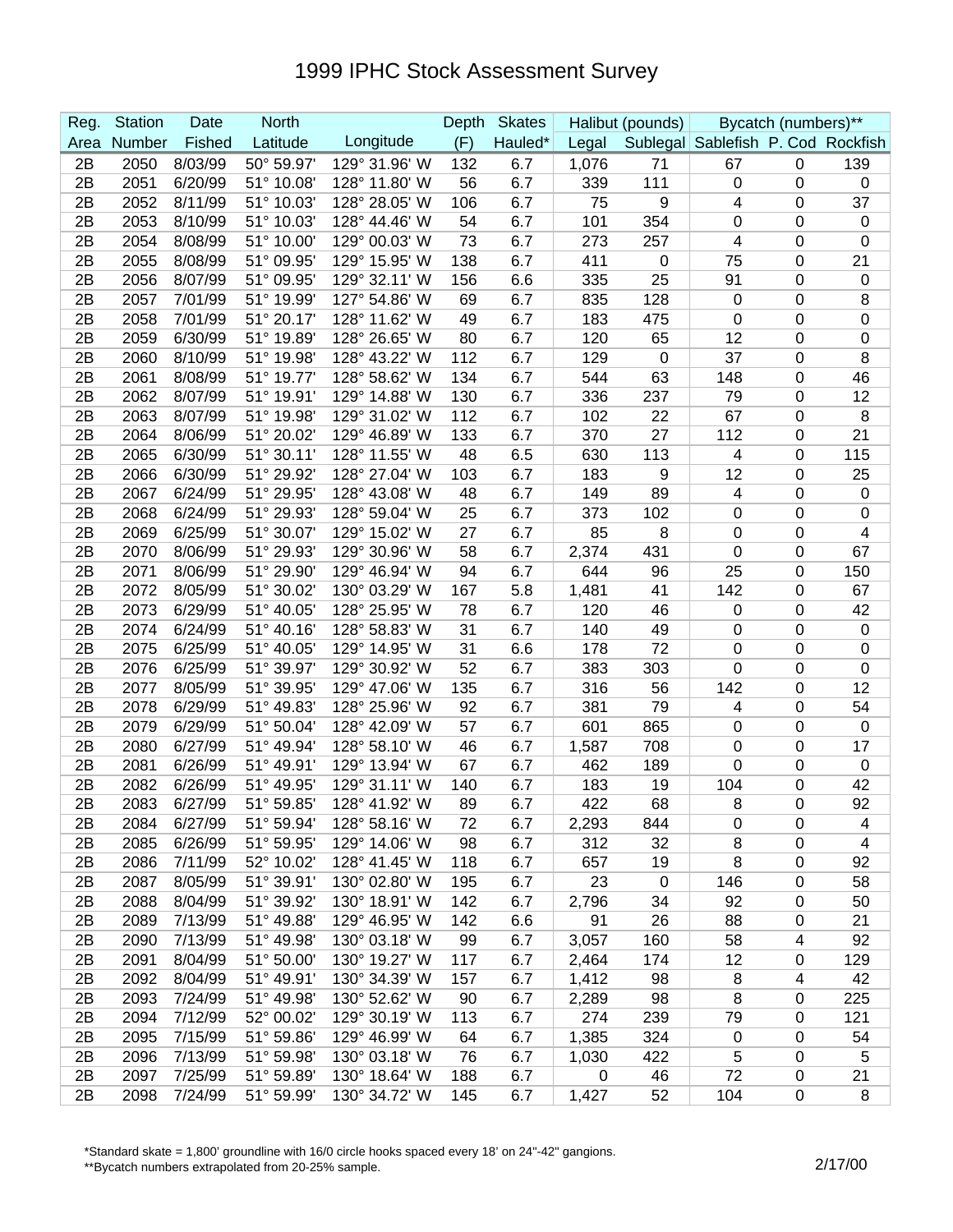| Reg.     | <b>Station</b> | Date               | <b>North</b>                |                                | Depth    | <b>Skates</b> |              | Halibut (pounds) |                                    | Bycatch (numbers)**     |                         |
|----------|----------------|--------------------|-----------------------------|--------------------------------|----------|---------------|--------------|------------------|------------------------------------|-------------------------|-------------------------|
| Area     | Number         | Fished             | Latitude                    | Longitude                      | (F)      | Hauled*       | Legal        |                  | Sublegal Sablefish P. Cod Rockfish |                         |                         |
| 2B       | 2099           | 7/24/99            | 51° 59.98'                  | 130° 51.61' W                  | 103      | 6.7           | 1,378        | 472              | 8                                  | 0                       | 12                      |
| 2B       | 2100           | 7/11/99            | 52° 09.95'                  | 128° 57.14' W                  | 89       | 6.6           | 319          | 51               | 0                                  | 0                       | 210                     |
| 2B       | 2101           | 7/12/99            | 52° 09.99'                  | 129° 13.78' W                  | 95       | 6.7           | 11           | 44               | 8                                  | 0                       | 25                      |
| 2B       | 2102           | 7/12/99            | 52° 09.98'                  | 129° 30.11' W                  | 116      | 6.7           | 55           | 9                | 42                                 | 0                       | 51                      |
| 2B       | 2103           | 7/15/99            | 52° 09.82'                  | 129° 46.00' W                  | 115      | 6.7           | 145          | 35               | 29                                 | 0                       | 146                     |
| 2B       | 2104           | 7/15/99            | 52° 09.89'                  | 130° 02.91' W                  | 97       | 6.7           | 776          | 510              | 8                                  | 0                       | 8                       |
| 2B       | 2105           | 7/25/99            | 52° 09.86'                  | 130° 19.02' W                  | 216      | 6.6           | 47           | 0                | 107                                | 0                       | 33                      |
| 2B       | 2106           | 7/25/99            | 52° 09.96'                  | 130° 34.91' W                  | 106      | 6.7           | 685          | 57               | 63                                 | 0                       | 13                      |
| 2B       | 2107           | 7/23/99            | 52° 09.89'                  | 130° 51.90' W                  | 122      | 6.7           | 244          | 61               | 62                                 | 0                       | 17                      |
| 2B       | 2108           | 7/11/99            | 52° 19.95'                  | 129° 13.04' W                  | 71       | 6.6           | 806          | 335              | $\mathbf 0$                        | 0                       | 136                     |
| 2B       | 2109           | 7/16/99            | 52° 19.87'                  | 129° 29.92' W                  | 96       | 6.6           | 464          | 26               | 4                                  | 0                       | 70                      |
| 2B       | 2110           | 7/16/99            | 52° 19.90'                  | 129° 46.05' W                  | 115      | 6.7           | 820          | 199              | 4                                  | 0                       | 181                     |
| 2B       | 2111           | 7/29/99            | 52° 19.98'                  | 130° 02.97' W                  | 127      | 6.7           | 821          | 76               | $\mathbf 0$                        | 0                       | 34                      |
| 2B       | 2112           | 7/29/99            | 52° 19.95'                  | 130° 18.98' W                  | 189      | 6.6           | 68           | 0                | 140                                | 0                       | 49                      |
| 2B       | 2113           | 7/23/99            | 52° 19.94'                  | 130° 35.28' W                  | 90       | 6.7           | 199          | 27               | 21                                 | $\pmb{0}$               | 117                     |
| 2B       | 2114           | 7/23/99            | 52° 19.97'                  | 130° 52.05' W                  | 80       | 6.7           | 330          | 173              | 42                                 | 0                       | $\boldsymbol{0}$        |
| 2B       | 2115           | 7/16/99            | 52° 30.12'                  | 129° 30.47' W                  | 37       | 6.6           | 1,065        | 89               | $\mathbf 0$                        | 0                       | 58                      |
| 2B       | 2116           | 7/17/99            | 52° 29.90'                  | 129° 45.92' W                  | 99       | 6.6           | 1,341        | 136              | 83                                 | 0                       | 42                      |
| 2B       | 2117           | 7/17/99            | 52° 29.95'                  | 130° 01.92' W                  | 148      | 6.7           | 492          | 21               | 33                                 | 0                       | 29                      |
| 2B       | 2118           | 7/29/99            | 52° 30.11'                  | 130° 19.19' W                  | 140      | 6.7           | 482          | 21               | 75                                 | 0                       | 33                      |
| 2B       | 2119           | 7/26/99            | 52° 30.02'                  | 130° 35.72' W                  | 61       | 6.7           | 1,280        | 132              | $\mathbf 0$                        | 0                       | 58                      |
| 2B       | 2120           |                    | <b>Unsuccessful Station</b> |                                |          |               |              |                  |                                    |                         |                         |
| 2B       | 2121           | 7/17/99            | 52° 39.91'                  | 129° 46.20' W                  | 106      | 6.7           | 179          | 74               | 51                                 | 0                       | 55                      |
| 2B       | 2122           | 7/28/99            | 52° 39.75'                  | 130° 02.04' W                  | 145      | 6.7           | 122          | 14               | 67                                 | 0                       | 84                      |
| 2B       | 2123           | 7/28/99            | 52° 39.95'                  | 130° 18.77' W                  | 118      | 6.7           | 456          | 7                | 34                                 | 4                       | 75                      |
| 2B       | 2124           | 7/26/99            | 52° 39.89'                  | 130° 35.18' W                  | 79       | 6.7           | 1,598        | 75               | 17                                 | 8                       | 42                      |
| 2B       | 2125           | 7/27/99            | 52° 50.01'                  | 130° 01.92' W                  | 142      | 6.7           | 54           | 0                | 87                                 | 0                       | 67                      |
| 2B       | 2126           | 7/28/99            | 52° 50.05'                  | 130° 19.05' W                  | 112      | 6.7           | 36           | 0                | 33                                 | 0                       | 33                      |
| 2B       | 2127           | 7/27/99            | 52° 59.97'                  | 129° 44.96' W                  | 115      | 6.7           | 192          | 20               | 101                                | 0                       | 29                      |
| 2B       | 2128           | 7/27/99            | 52° 59.95'                  | 130° 01.77' W<br>131° 07.87' W | 101      | 6.7           | 370          | 43<br>144        | 21                                 | 0                       | 71                      |
| 2B<br>2B | 2129<br>2130   | 6/30/99<br>6/30/99 | 52° 30.02'                  | 131° 25.04' W                  | 47<br>68 | 6.5           | 466          | 11               | $\mathbf 0$                        | 0                       | 20                      |
| 2B       | 2131           | 7/01/99            | 52° 30.02'<br>52° 39.95'    | 130° 52.03' W                  | 53       | 6.6<br>6.6    | 1,415<br>535 | 146              | $\mathbf 0$<br>$\mathbf 0$         | 0<br>0                  | 25<br>$\pmb{0}$         |
| 2B       | 2132           | 6/30/99            | 52° 39.99'                  | 131° 08.14' W                  | 48       | 6.4           | 861          | 244              | $\pmb{0}$                          | $\mathbf 0$             | $\Omega$                |
| 2B       | 2133           | 7/01/99            | 52° 50.00'                  | 130° 35.16' W                  | 62       | 6.5           | 283          | 95               | 4                                  | 4                       | $\mathbf 0$             |
| 2B       | 2134           | 7/01/99            | 52° 49.99'                  | 130° 52.03' W                  | 29       | 6.3           | 896          | 184              | $\pmb{0}$                          | 0                       | $\mathbf 0$             |
| 2B       | 2135           | 7/02/99            | 53° 00.01'                  | 130° 17.87' W                  | 116      | 6.5           | 197          | $\pmb{0}$        | 89                                 | 0                       | 61                      |
| 2B       | 2136           | 7/02/99            | 53° 01.11'                  | 130° 35.16' W                  | 50       | 6.6           | 786          | 618              | 0                                  | 0                       | $\pmb{0}$               |
| 2B       | 2137           | 7/02/99            | 53° 10.01'                  | 130° 18.18' W                  | 85       | 6.7           | 209          | 10               | 8                                  | 0                       | $\overline{\mathbf{4}}$ |
| 2B       | 2138           | 7/04/99            | 53° 10.00'                  | 130° 34.97' W                  | 105      | 6.6           | 14           | 19               | 33                                 | 0                       | 25                      |
| 2B       | 2139           | 7/04/99            | 53° 10.02'                  | 130° 51.98' W                  | 64       | 6.7           | 589          | 115              | $\mathbf 0$                        | 4                       | $\pmb{0}$               |
| 2B       | 2140           | 7/03/99            | 53° 19.98'                  | 130° 17.91' W                  | 61       | 6.5           | 270          | 60               | $\pmb{0}$                          | $\overline{\mathbf{4}}$ | 0                       |
| 2B       | 2141           | 7/03/99            | 53° 20.01'                  | 130° 35.02' W                  | 59       | 6.6           | 201          | 107              | $\overline{4}$                     | $\pmb{0}$               | 8                       |
| 2B       | 2142           | 7/05/99            | 53° 20.00'                  | 130° 52.11' W                  | 77       | 6.7           | 169          | 53               | 12                                 | $\pmb{0}$               | 4                       |
| 2B       | 2143           | 7/20/99            | 53° 20.00'                  | 132° 48.95' W                  | 77       | 6.5           | 1,912        | 358              | $\mathbf 0$                        | $\mathbf 0$             | 41                      |
| 2B       | 2144           | 7/20/99            | 53° 20.00'                  | 133° 06.06' W                  | 179      | 6.6           | 1,167        | 33               | 54                                 | 0                       | 58                      |
| 2B       | 2145           | 7/05/99            | 53° 30.00'                  | 130° 51.98' W                  | 53       | 6.7           | 241          | 197              | $\overline{\mathbf{4}}$            | 0                       | $\mathbf 0$             |
| 2B       | 2146           | 7/20/99            | 53° 30.02'                  | 133° 06.06' W                  | 239      | 6.7           | 158          | $\mathbf 0$      | 129                                | 0                       | 179                     |
| 2B       | 2147           | 7/06/99            | 53° 40.02'                  | 130° 34.94' W                  | 49       | 6.5           | 300          | 89               | 0                                  | $\pmb{0}$               | 0                       |

\*Standard skate = 1,800' groundline with 16/0 circle hooks spaced every 18' on 24"-42" gangions.

\*\*Bycatch numbers extrapolated from 20-25% sample.<br>\*\*Bycatch numbers extrapolated from 20-25% sample.